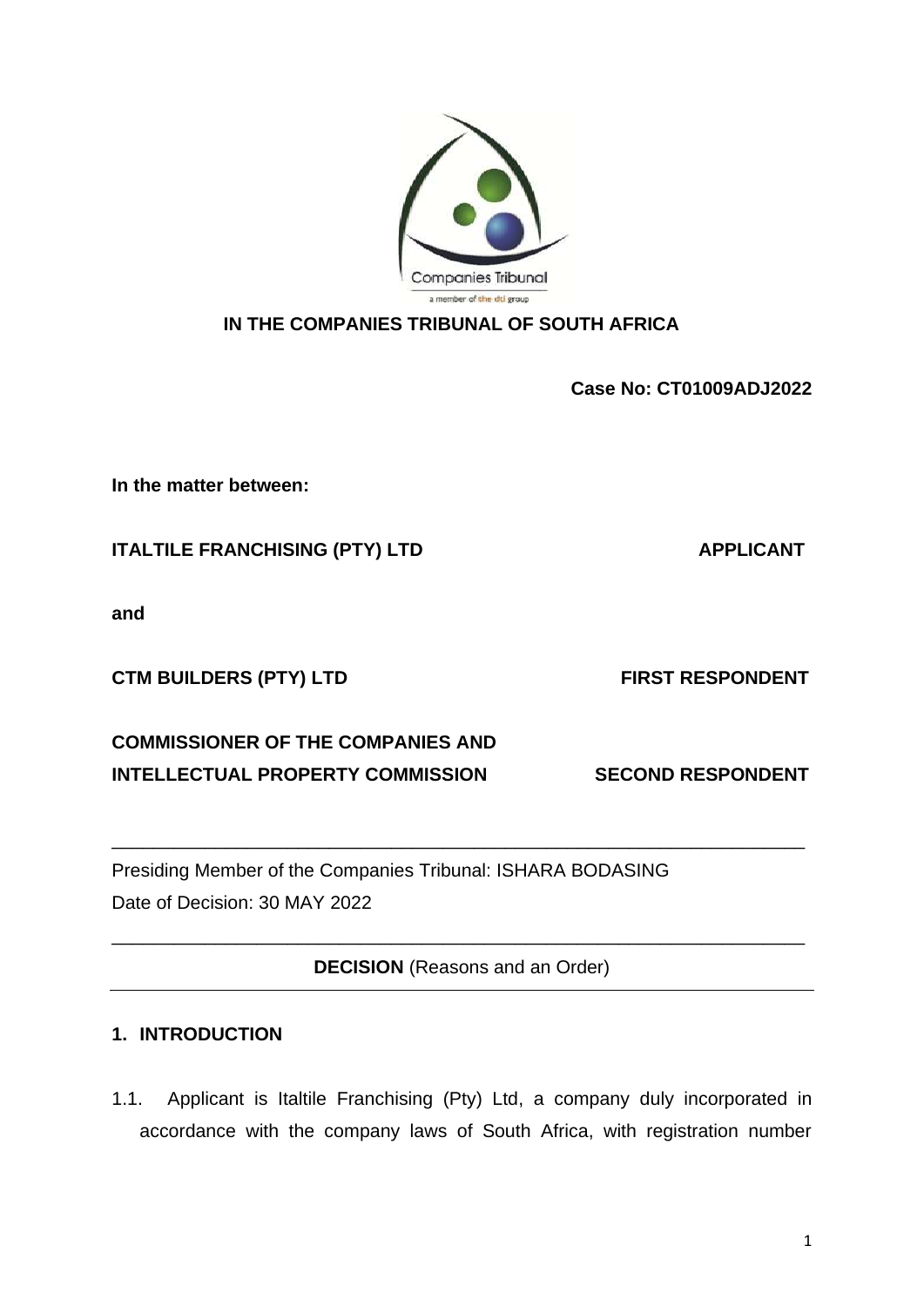1991/005995/07, and having its registered office at The Italtile Centre, Cnr. William Nicol Drive and Peter Place, Bryanston, Gauteng.

- 1.2. First Respondent is CTM Builders (Pty) Ltd., a company duly incorporated in accordance with the company laws of South Africa, with registration number 2021//001222/07, and with its registered address at Portion 12, Farm 986 Leaches Bay, East London Eastern Cape, 5201.
- 1.3. Second Respondent is the Companies and Intellectual Property Commission ("CIPC), a juristic person established in terms of section 185(1) of the Companies Act 71 of 2008 ("the Act").
- 1.4. This is an application for a determination order:
	- a. that First Respondent's name does not satisfy the requirements of section 11(2) of the Act, and
	- b. that First Respondent be directed to choose a new name as provided for in terms of section 160 of the Act.

# **2. BACKGROUND**

- 2.1. On 14 April 2022 Applicant approached this Tribunal for relief and also served a copy of the application electronically on the First Respondent.<sup>1</sup>
- 2.2. First Respondent did not file an answering affidavit within twenty (20) business days, following which, on 26 May 2022 Applicant applied for a default order in terms of Regulation 153 of the Companies Regulations (the Regulations).<sup>2</sup>
- 2.3. Brandon Wood, Applicant's Chief Financial Officer duly authorised,<sup>3</sup> deposed to the founding affidavit for the initial application. Gaelyn Scott, a practicing

 $<sup>1</sup>$  Annx. SG4.2: email delivery notification of main application attached to the application for default</sup> judgment.

 $2$  GN R351 in GG 34239 of 26 April 2011.

<sup>3</sup> As per Applicant's Board of Directors Resolution dated 26 July 2016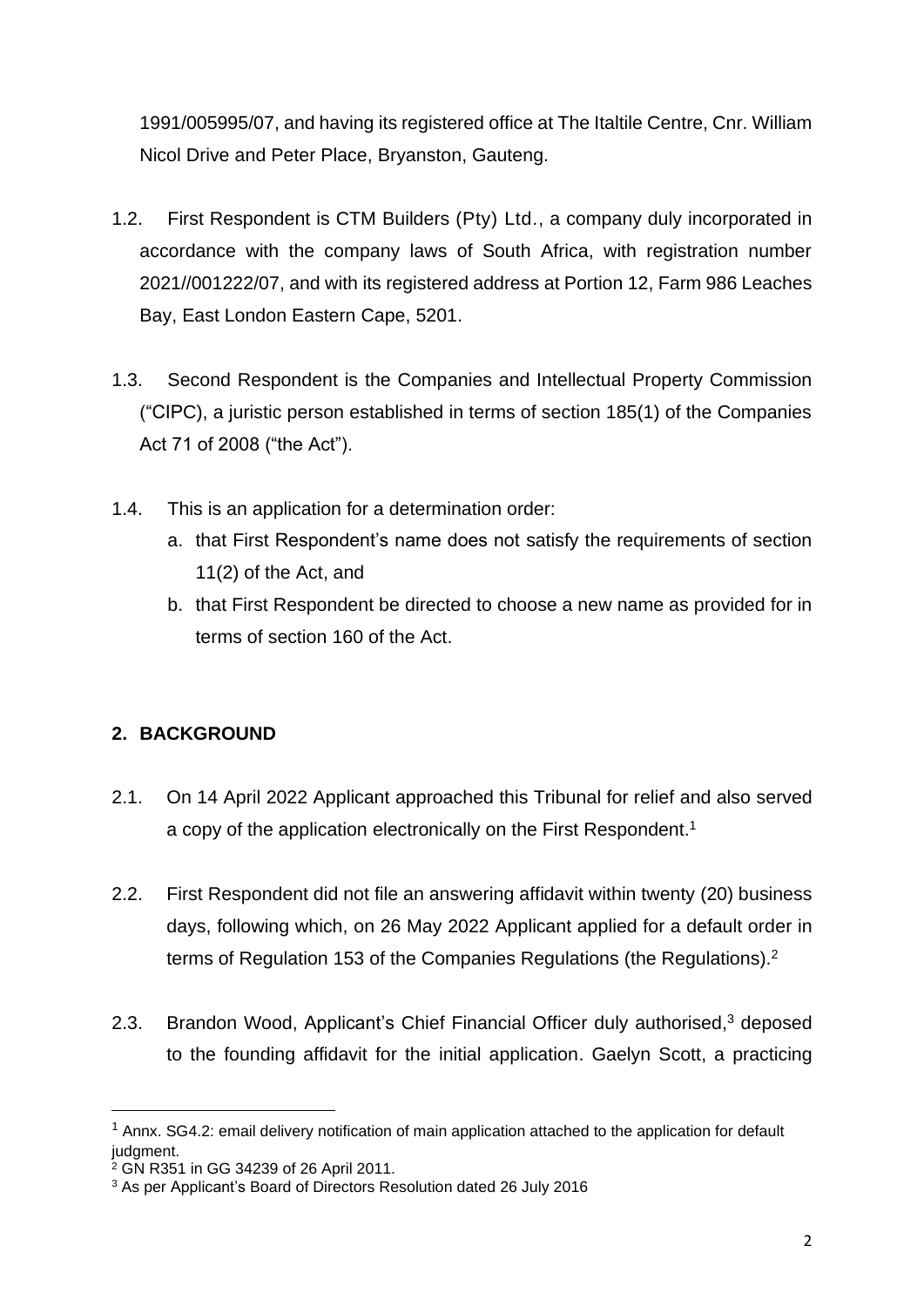attorney and Director Edward Nathan Sonnenbergs, representing Applicant, deposed to the affidavit in support of the application for default judgment.

### **3. ISSUES**

- 3.1 A preliminary issue that I will address in my evaluation is whether or not Applicant is justified in bringing a default application. Applicant became aware of First Respondent's 'offending' name in October 2021 and brought an application to this Tribunal some six months later. Applicant argues that good cause has been shown because the delay is attributed mainly to its attempts to trace and communicate with First Respondent via its attorneys and a commercial investigator. Evidence of this is included in Applicant's papers.
- 3.2 Applicant contends that the dominant and memorable part of First Respondent's company name is identical to the Applicant's trademark: CTM. Applicant contends that First Respondent's name is therefore confusingly and deceptively similar to the Applicant's and is in contravention of Section 11(2)(b) and (c)(i) of the Act.

### **4. APPLICABLE LAW**

- **4.1 Section 11** of the Act provides as follows: "11. **Criteria for names of companies.** —
	- $\hspace{.1cm}$  (1)  $\hspace{.1cm}$  ....

*...* 

*(2) The name of a company must— (a) not be the same as—*

*(i) the name of another company, domesticated company, registered external company, close corporation or co-operative;* 

*(b) not be confusingly similar to a name, trademark, mark, word or expression contemplated in paragraph (a) unless—*

*(i) in the case of names referred to in paragraph (a) (i), each company bearing any such similar name is a member of the same group of companies; …*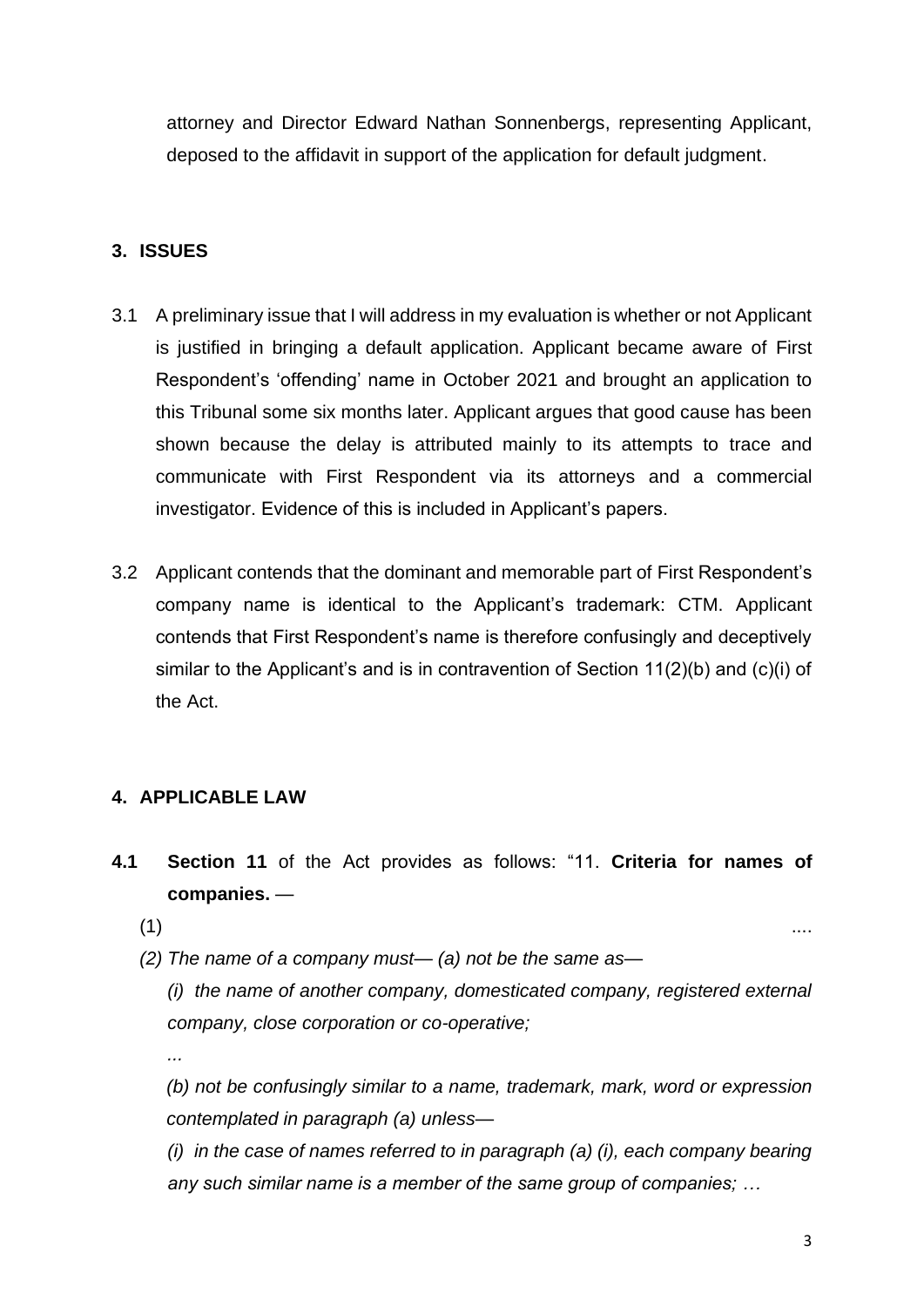*(c) not falsely imply or suggest, or be such as would reasonably mislead a person to believe incorrectly, that the company— (i) is part of, or associated with, any other person or entity;"*

- 4.2 **Section 160** of the Act deals with **disputes concerning reservation or registration of company names** and enunciates the jurisdiction of the Companies Tribunal as follows:
	- *(1) A person to whom a notice is delivered in terms of this Act with respect to an application for reservation of a name, registration of a defensive name, application to transfer the reservation of a name or the registration of a defensive name, or the registration of a company's name, or any other person with an interest in the name of a company, may apply to the Companies Tribunal in the prescribed manner and form for a determination whether the name, or the reservation, registration or use of the name, or the transfer of any such reservation or registration of a name, satisfies the requirements of this Act.*
	- *(2) An application in terms of subsection (1) may be made— (a) within three months after the date of a notice contemplated in subsection (1), if the applicant received such a notice; or (b) on good cause shown at any time after the date of the reservation or registration of the name that is the subject of the application, in any other case.*
	- *(3) After considering an application made in terms of subsection (1), and any submissions by the applicant and any other person with an interest in the name or proposed name that is the subject of the application, the Companies Tribunal –:*
	- *(a) must make a determination whether that name, or the reservation, registration or use of the name, or the transfer of the reservation or registration of the name, satisfies the requirements of this Act; and*
	- *(b) may make an administrative order directing-*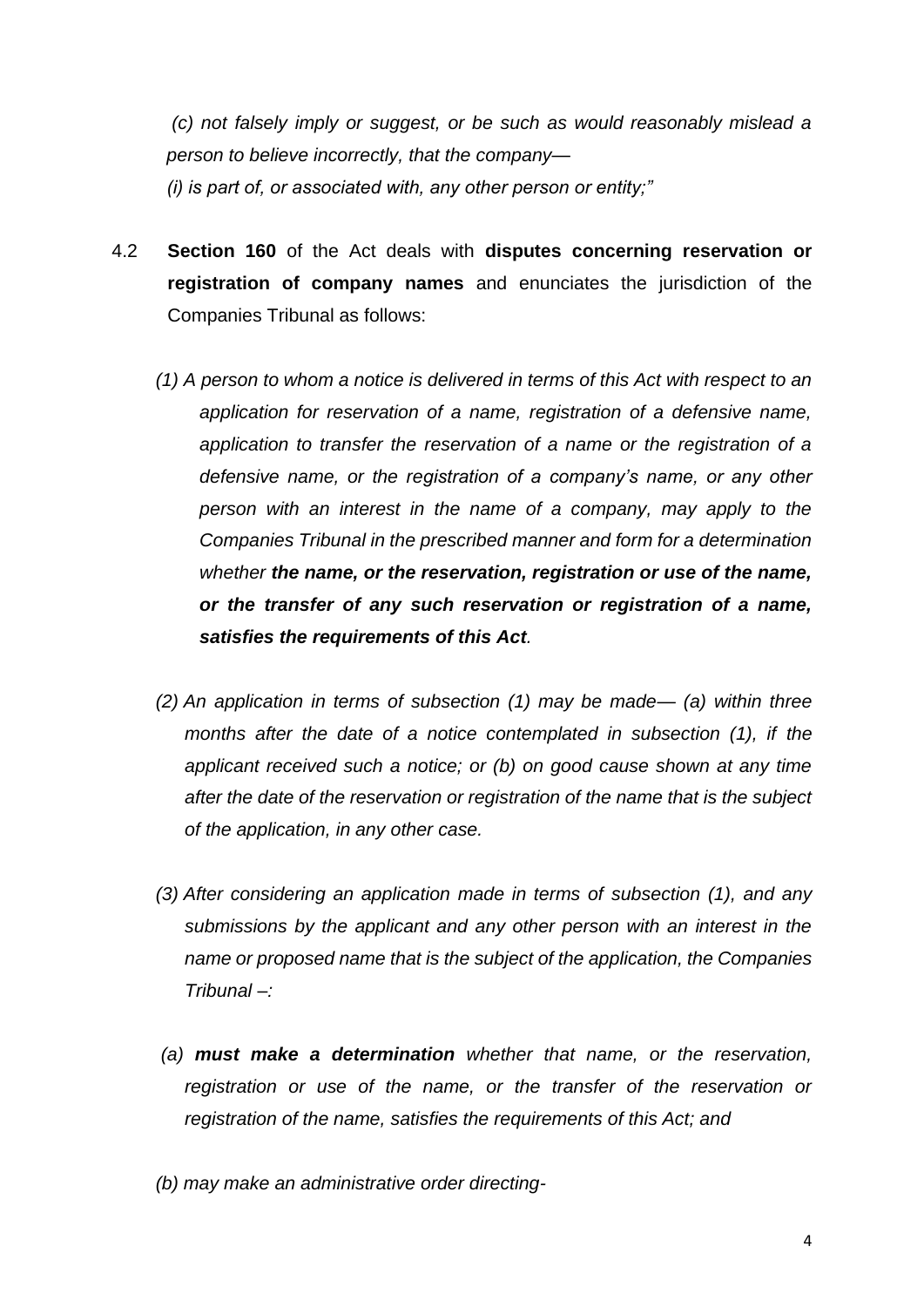*(i) the Commission to*

*(aa) reserve a contested name, or register a particular defensive name that had been contested, for the applicant;* 

*(bb) register a name or amended name that had been contested as the name of a company;* 

*(cc) cancel the reservation of a name, or the registration of a defensive name; or* 

*(dd) transfer, or cancel the transfer of, the reservation of a name, or the registration of a defensive name; or*

*(ii) a company to choose a new name, and to file a notice of an amendment to its Memorandum of Incorporation, within a period and on any conditions that the Tribunal considers just, equitable and expedient in the circumstances, including a condition exempting the company from the requirement to pay the prescribed fee for filing the notice of amendment contemplated in this paragraph."*

4.3 **Companies Regulation 153** of 2011 provides for default orders:

*(1) If a person served with an initiating document has not filed a response within the prescribed period, the initiating party may apply to have the order, as applied for, issued against that person by the Tribunal.*

#### *5.* **EVALUATION**

5.1 At the outset, I deal with the question of whether the default application in terms of Regulation 153 is justified. In this regard, I refer to the dictum of Twala, J. in the Highly Nutritious Food Company case:<sup>4</sup>

*Section 160(2)(b) allows any person and at any time to bring an application on good cause shown. This does not refer only to the delay in bringing the* 

<sup>4</sup> Highly Nutritious Food Company (Pty) Ltd. v Companies Tribunal and Others, High Court, Gauteng Local Division, Case nr. 91718/2016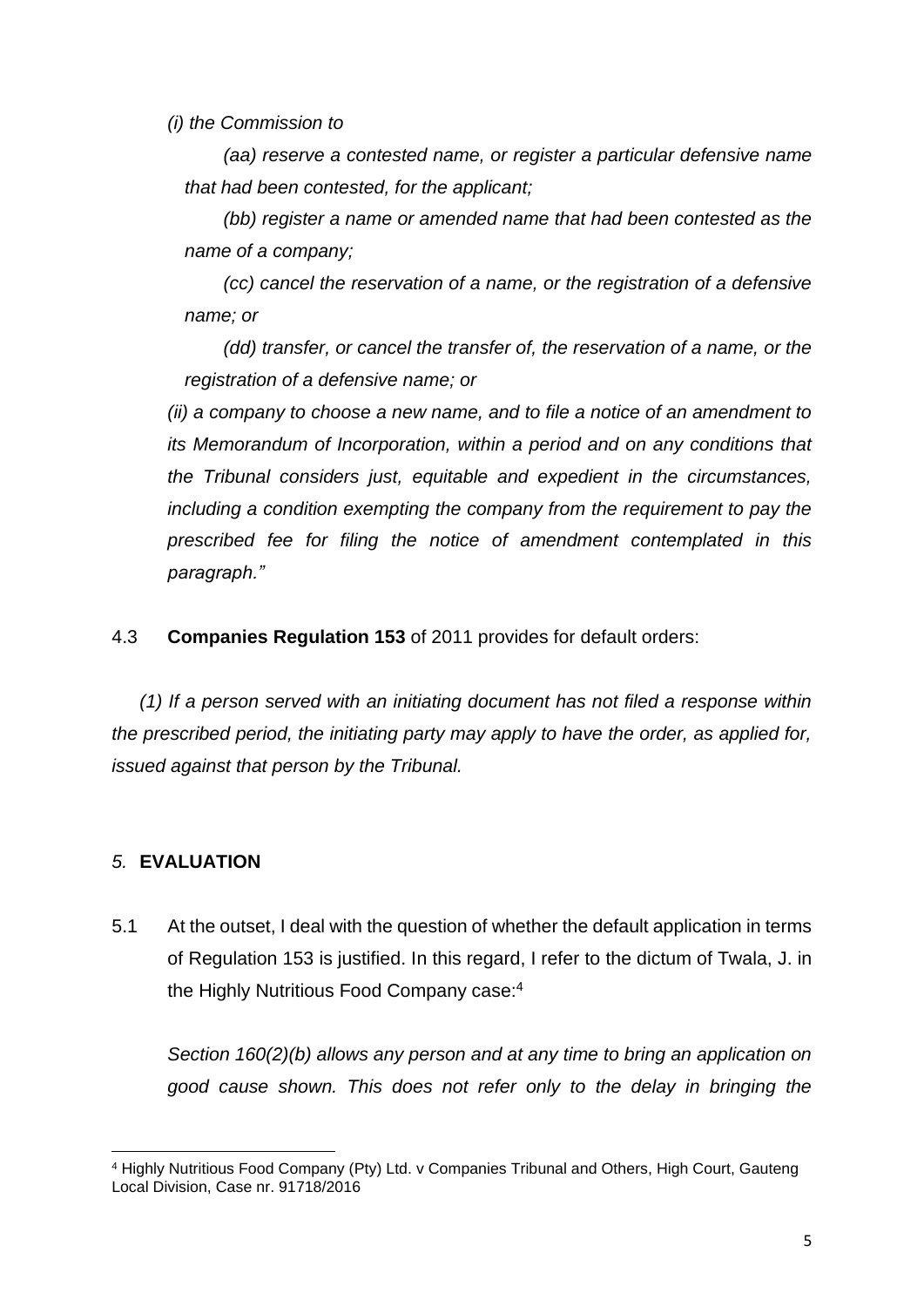*application but to show good cause as to why the application must be entertained. The section requires the Applicant to furnish a reasonable explanation as to why the application should be entertained by the Tribunal. It does not require an explanation only as to the delay in bringing the application*  but refer to the merit of the application as well. It is section 160(1) that *prescribes, for a particular category of persons, to launch an application within a period of three (3) months after they became aware of the registration of the name.* 

- 5.2 Although section 160 of the Act is there to protect the interests of companies so registered and their creditors, Applicant's attorneys were at pains to trace and communicate with First Respondent. It seems that First Respondent does not have an online presence, and the courier could not locate the physical address. However, the application was successfully delivered to an email address that was traced by the commercial investigator as belonging to First Respondent's Director.
- 5.3 I am satisfied that Applicant has made out a case for the main application to be considered on a default basis and proceed to deal with the merits of the case.
- 3.1 Applicant claims statutory and common law rights in the use of the name CTM in relation to its variety of goods and services, including building and construction materials; widespread and extensive use thereof nationally and regionally; its having traded under the CTM banner as far back as 1992. Mr Wood goes into much detail in his affidavit and supporting documentation to describe and underscore the substantial goodwill and reputation of the Applicant.
- 3.2 Applicant also contends that the dominant and memorable part of the First Respondent's company name, "CTM" is identical to the Applicant's trademark CTM. <sup>5</sup> Applicant has also argued that the word "Builders" in the First Respondent's name, exacerbates the likelihood of confusion because of the

<sup>5</sup> Annx. BW3 – BW3.13: Proof of registration of Applicant's trademarks in South Africa attached to the application.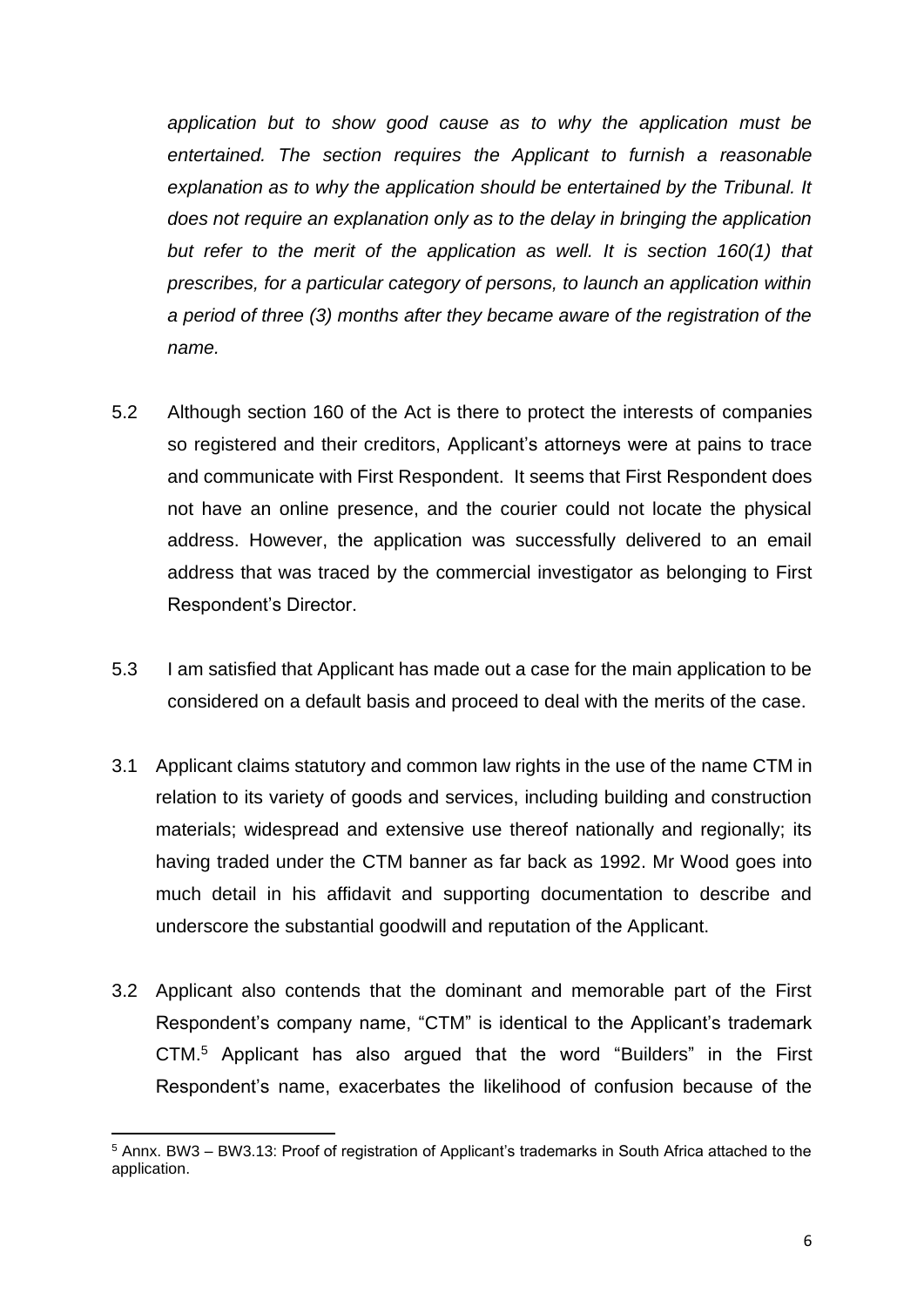clearly overlapping business activities.

- 3.3 Applicant has underscored the prejudice it will suffer if denied relief, especially as it does not have control over the quality of products or services of the First Respondent.
- 5.4 "Similar" in section 11(2)(b) would be "having a marked resemblance or likeness" and that the offending name should immediately bring to mind the well-known trade mark or other name.<sup>6</sup> The test for "confusingly similar" is, as in the case of passing-off: "...a reasonable likelihood that ordinary members of the public, or a substantial section thereof, may be confused or deceived into believing that the goods or merchandise of the former are the goods or merchandise of the latter or are connected therewith. Whether there is such a reasonable likelihood of confusion or deception is a question of fact to be determined in light of the particular circumstances of the case." <sup>7</sup>
- 5.5 "Confusingly similar" in Section 11(2)(b) must be examined carefully to determine if this is in fact so *in casu*. In considering case law on the concept, it must be as alike in a manner that will confuse the "ordinary reasonable careful man, i.e. not the very careful man nor the very careless man."<sup>8</sup> The "reasonable man" has been further qualified: "A rule of long standing requires that the class of persons who are likely to be the purchasers of the goods in question must be taken into account in determining whether there is a likelihood of confusion or deception."<sup>9</sup>
- 5.6 In line with what was stated in **Ewing t/a The Buttercup Dairy Company v Buttercup Margarine Corporation Ltd 1917 (34) RPC at 232 and 238**, it can be concluded that confusion and/or deception may arise from the side-by-side use of the names of the parties, which can lead to injury of the Applicant's

<sup>6</sup> Bata Ltd v Face Fashions CC 2001 (1) SA 844 (SCA

<sup>7</sup> Adidas AG & another v Pepkor Retail Limited (187/12) [2013] ZASCA 3 (28 February 2013) para 28; Capital Estate and General Agencies (Pty) Ltd and Others v Holiday Inns Inc. and Others 1977 (2) SA 916 (A) at 929

<sup>8</sup> Link Estates (Pty) Ltd v Rink Estates (Pty) Ltd 1979 (2) SA 276 (E) at 280

<sup>9</sup> Reckitt & Colman SA (Pty) Ltd v SC Johnson & Son SA (Pty) Ltd 1993 (2) SA 307 (A) at 315F-G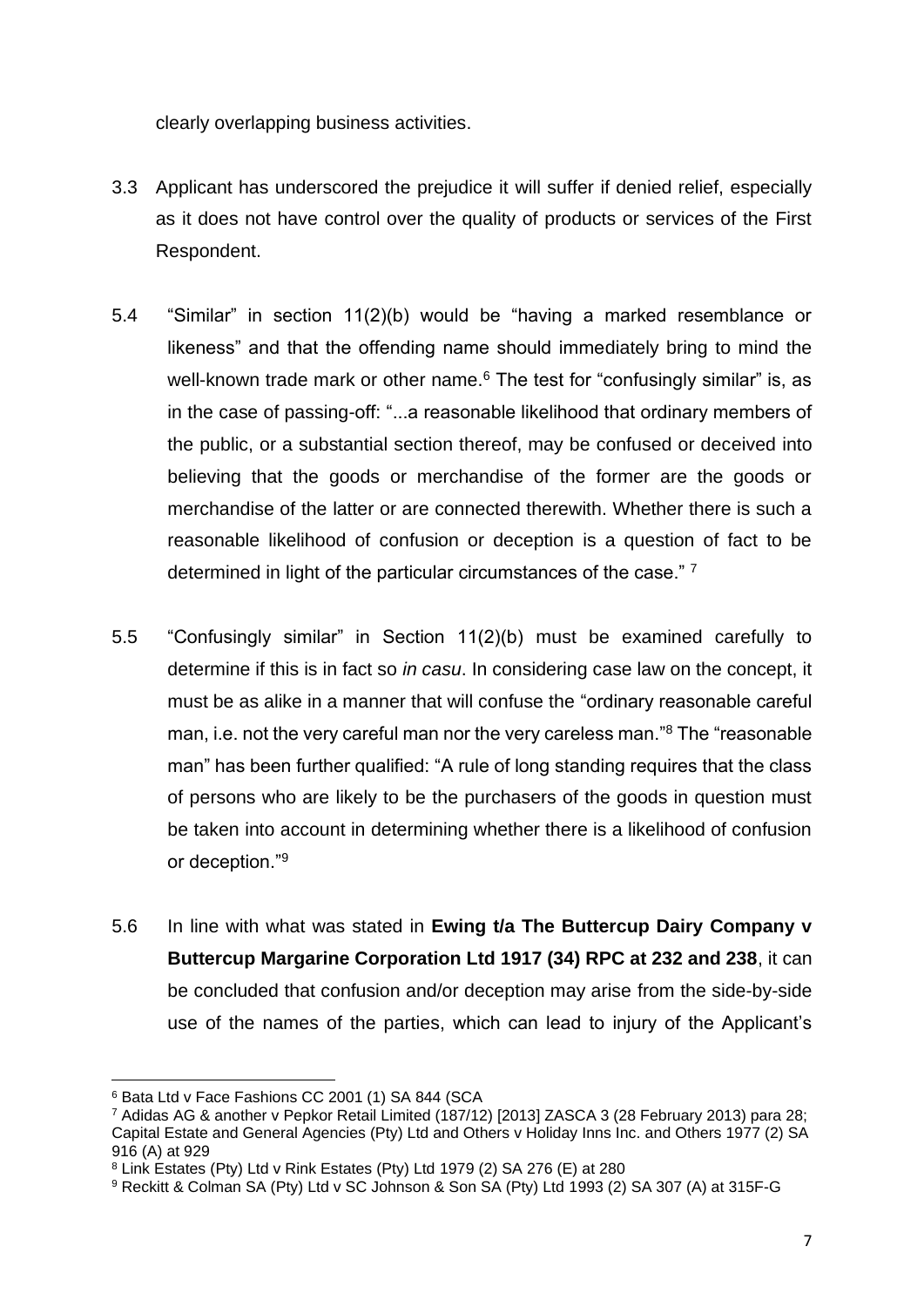business, especially since it has no control whatsoever over the quality of goods and services rendered by the First Respondent. The doctrine of imperfect recollection has been explained by our courts<sup>10</sup>: there is a probability that a substantial number of people will be at least confused, if not deceived, given the fact that an individual does not have the two marks before him, side by side and that memory is often imperfect.

- 5.7 In **Cowbell AG vs ICS Holdings 2001 (3) SA 941 (SCA)**, the court said: "the decision involves a value judgment and that the ultimate test is whether, on a comparison of the two marks it can properly be said that there is a reasonable likelihood of confusion if both marks are to be used together in a normal and fair manner, in the ordinary course of business."
- 5.8 It can therefore be concluded that the word "CTM" in First Respondent's name could mislead the reasonable person to believe incorrectly that there is an association with the Applicant's business. The two businesses have overlapping activities, and this will, as under section 11(2)(b), include the likelihood/possibility that the reasonable person will be misled.
- 5.9 Finally, in the case of **Polaris Capital (Pty) Ltd v The Registrar of Companies and Polaris** Capital Management Inc. (unreported judgment, Case No. 11607/2005, CPD), the learned judge commented on undesirability in terms of Section 45 (2) of the 1973 Companies Act: "It is submitted that by allowing the close corporation name to remain on the register, in addition to causing deception and confusion, its registration will hinder the registrar's role in maintaining and promoting good governance and administration of corporate entities in the interest of the general public." Thus, permitting First Respondent to keep the name CTM in its company name will create confusion and hinder the Registrar from maintaining and promoting good governance and administration of a corporate entity in the interest of the public. It is evident therefore that the name CTM as incorporated in First Respondent's company

<sup>10</sup> Standard Bank of South Africa Limited v United Bank Limited & Another 1991 (4) SA 780 (T) 8011 to 802B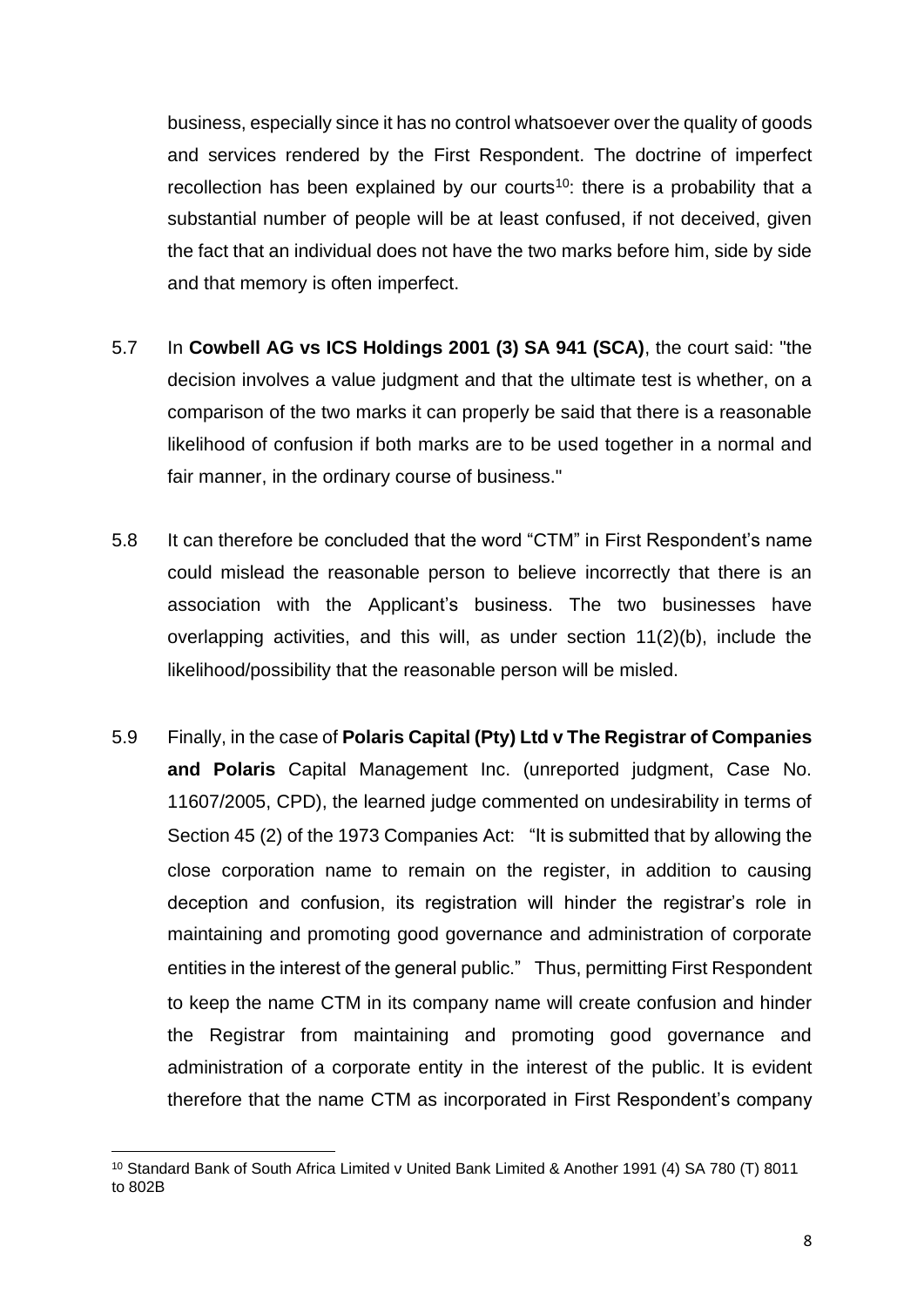name falls within the ambit of Section 11(2)(b)(iii) and (c) as argued.

## *6.* **FINDINGS**

- 6.1 I find that the balance of convenience favours the Applicant.
- 6.2 Applicant has shown that First Respondent has transgressed Section 11(2)(b) and (c) of the Act: its name is confusingly similar and falsely implies, or could reasonably mislead a person to believe incorrectly, that the First Respondent is part of, or associated with the Applicant. Hence it is entitled to an order as claimed in terms of Section 160 of the Act.
- 6.3 The Applicant's application is granted as set out below.

### **7. ORDER**

- 7.1 An administrative order is made in terms of Section 160(3)(b)(ii) that First Respondent change its name to one which does not incorporate the word CTM, as it is in contravention of Sections 11(2)(b)(iii) and (c)(i) of the Act.
- 7.2 This order must be served on the Respondents by the Tribunal's Recording Officer (Registrar).
- 7.3 The First Respondent is hereby ordered to change its name within 60 (calendar) days of date of receipt of this order and to file a notice of amendment of its Memorandum of Incorporation.
- 7.4 There is no order of costs against the First Respondent, as the matter has not been opposed. The First Respondent is hereby exempted from the requirement to pay the prescribed fee for filing the notice of amendment.